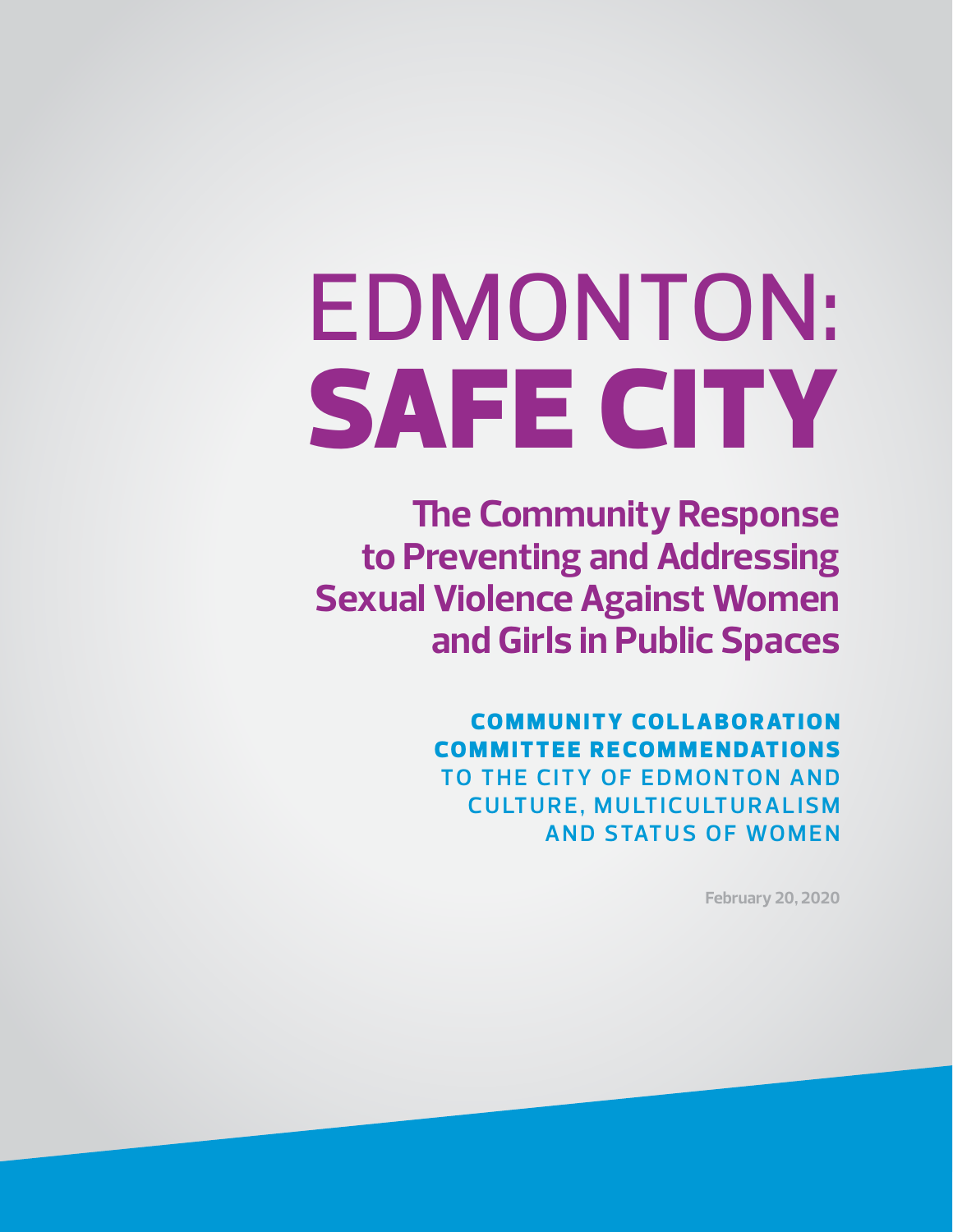# Acknowledgements

We acknowledge and are honoured that Edmonton is Treaty 6 traditional territory, a traditional meeting ground, gathering place, and travelling route to the Cree, Saulteaux, Blackfoot, Métis, Dene and Nakota Sioux. We also acknowledge that the Metis also share a deep connection with the land. We acknowledge all the First Nations, Métis, and Inuit whose footsteps have marked these lands for centuries.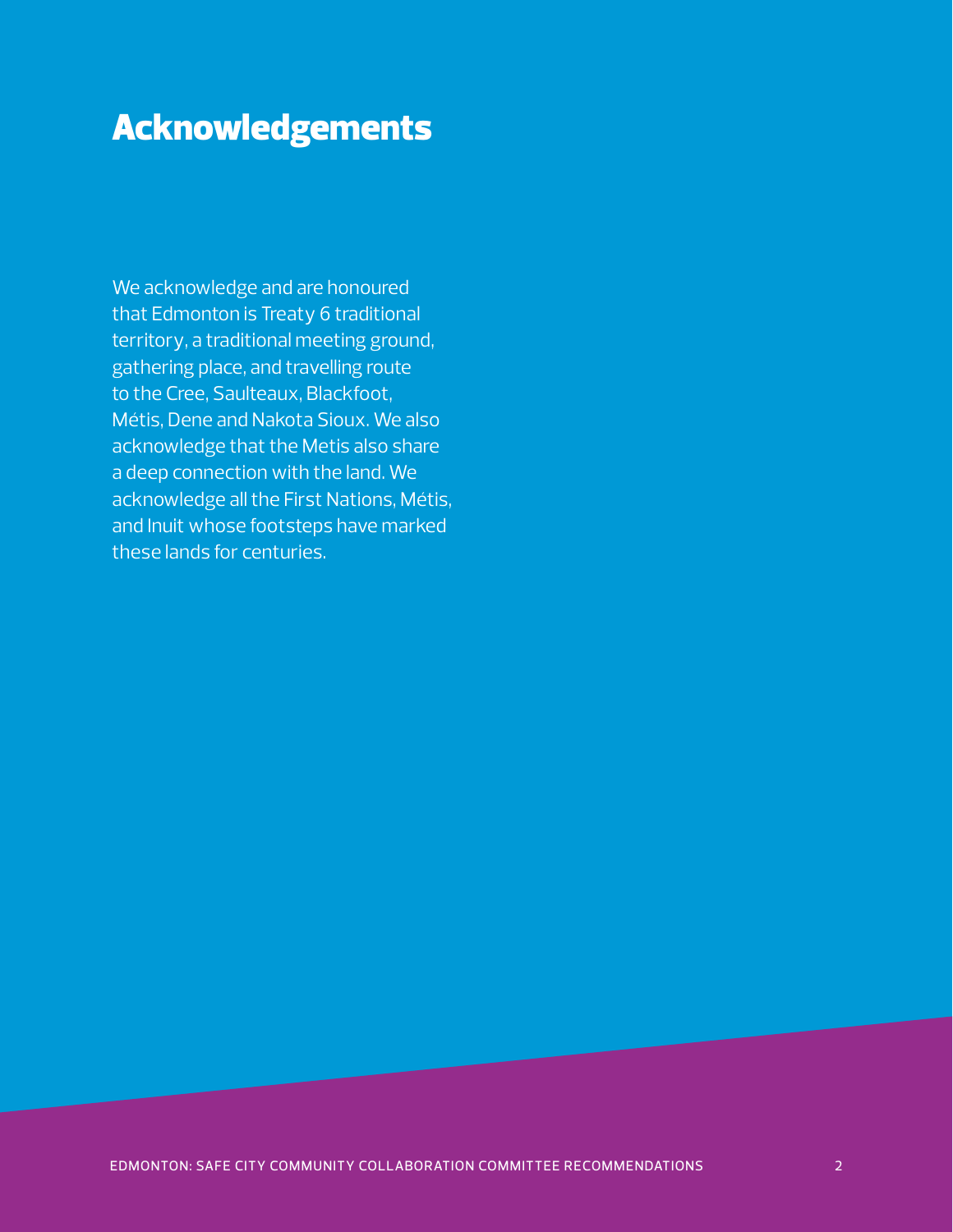# **Contents**

| Acknowledgements <b>Acknowledgements</b><br><u> 2 a de agosto de la contrada de la contrada de la contrada de la contrada de la contrada de la contrada de la</u>                                                                    |                |
|--------------------------------------------------------------------------------------------------------------------------------------------------------------------------------------------------------------------------------------|----------------|
| <b>Overview</b>                                                                                                                                                                                                                      | $\overline{4}$ |
| The Issue                                                                                                                                                                                                                            |                |
| United Nations (UN) Women Safe Cities and Safe Public Spaces Global Initiative 44                                                                                                                                                    |                |
| Collaborative Response <u>Collaborative Response and Australia and Australia and Australia and Australia and Australia and Australia and Australia and Australia and Australia and Australia and Australia and Australia and Aus</u> |                |
| Gathering International Evidence-Based Solutions Manuscritti and Australian Manuscritti Australian Manuscritt                                                                                                                        |                |
| <b>Recommendations</b>                                                                                                                                                                                                               |                |
| The Need to Address Sexual Violence in Public Spaces <b>Superman Construct Constant Construct</b> 5                                                                                                                                  |                |
| Vision For Edmonton: Safe City Project 5 - 2008 - 2014 12:00 12:00 13:00 14:00 15 16:00 16:00 16:00 16:00 16:00 16:00 16:00 16:00 16:00 16:00 16:00 16:00 16:00 16:00 16:00 16:00 16:00 16:00 16:00 16:00 16:00 16:00 16:00 16       |                |
| <b>Joining a Global Movement</b>                                                                                                                                                                                                     |                |
| United Nations (UN) Women's Safe Cities and Safe Public Spaces Global Initiative                                                                                                                                                     |                |
| Scoping Study <u>Executive Construction of</u> the Construction of the Construction of the Construction of the Construction of the Construction of the Construction of the Construction of the Construction of the Construction of   |                |
| What We Found - Literature Review and Stakeholder Data Manuscritti and TV 7                                                                                                                                                          |                |
| <b>Areas of Focus</b>                                                                                                                                                                                                                |                |
| Reporting and Responding <u>[1986]</u> 2008. The Responding of the Section of the Section of the Section of the Section of the Section of the Section of the Section of the Section of the Section of the Section of the Section of  |                |
|                                                                                                                                                                                                                                      |                |
| Indigenous (Aboriginal) Women and Girls <b>Commission Commission Commission</b> 8                                                                                                                                                    |                |
| <b>Recommendations</b>                                                                                                                                                                                                               | 9              |
| Guiding Principles for Actions <b>Superint Container and Superint Container and Superint Container and Superint Container and Superint Container and Superint Container and Superint Container and Superint Container and Superi</b> |                |
| <b>Implementation</b>                                                                                                                                                                                                                |                |
| Prevention of Sexual Violence In Public Spaces Manual Communication and 10                                                                                                                                                           |                |
| Intervention in Sexual Violence in Public Spaces <b>And Access</b> 2001 12 and 2008 12 and 2008                                                                                                                                      | $\sqrt{11}$    |
| Next Steps <b>with the contract of the contract of the contract of the contract of the contract of the contract of the contract of the contract of the contract of the contract of the contract of the contract of the contract </b> | 12             |
| <b>Glossary</b><br><u> 1989 - Johann Harry Barn, mars ann an t-Alban ann an t-Alban ann an t-Alban ann an t-Alban ann an t-Alban ann</u>                                                                                             | 13             |
| <b>Contributors and Acknowledgement</b>                                                                                                                                                                                              | 15             |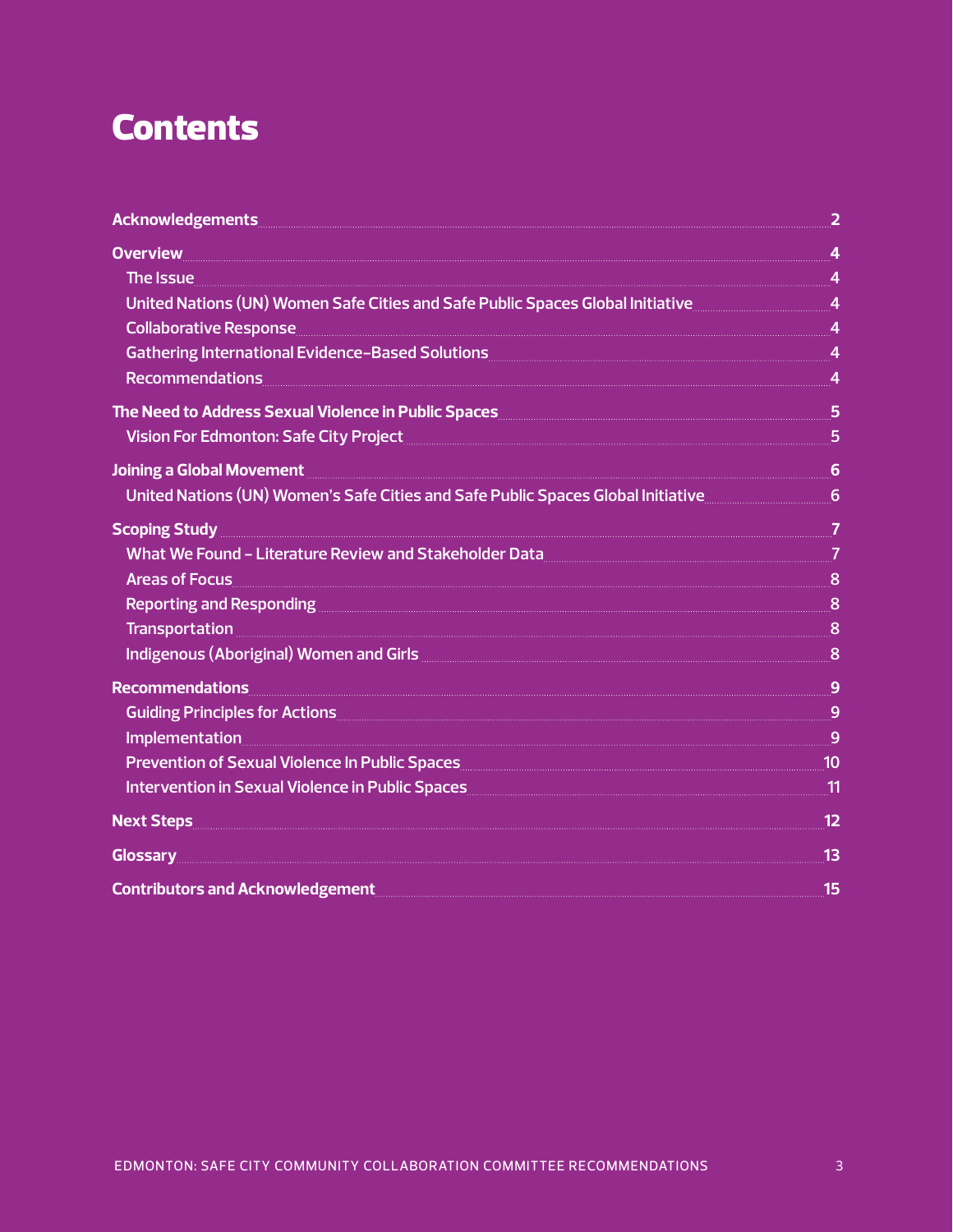# **Overview**

## The Issue

Sexual violence against women and girls is a serious problem in Edmonton and across Canada. In 2017, the Gender-based Violence and Sexual Assault Prevention Initiative sponsored by Councillors Bev Esslinger and Scott McKeen at the City of Edmonton commissioned a research study on sexual and gender-based violence. The study found that there was a need to promote the prevention of genderbased violence, and to make public spaces safer for women and girls.

# United Nations (UN) Women Safe Cities and Safe Public Spaces Global Initiative

In 2016 the City of Edmonton, in partnership with Culture, Multiculturalism and Status of Women, joined the United Nations (UN) Women's Safe Cities and Safe Public Spaces Global Initiative to build safe and inclusive public spaces for women and girls in Edmonton. In 2017, a scoping study was conducted which identified three priority areas of focus: responding to and reporting sexual violence; transportation as a site where sexual violence occurs; and Indigenous women and girls as a group who have been made more vulnerable to sexual violence.

## Collaborative Response

In 2018, community groups, Indigenous organizations, academia, corporate partners, and government representatives came together as the Edmonton: Safe City Community Collaboration Committee (Collaboration Committee) to recommend strategies that were evidence-based, actionable and sustainable which would make public spaces safer for women and girls.

# Gathering International Evidence-Based Solutions

In October 2018, the City and partners, along with UN Women, co-hosted the fourth Safe Cities and Safe Public Spaces Global Leaders' Forum. Delegates shared successful evidence-based solutions which augmented the expertise of the Collaboration Committee when developing local solutions for Edmonton.

## Recommendations

This report is a summary of the Collaboration Committee's recommendations to the City of Edmonton and the Ministry of Culture, Multiculturalism and Status of Women to reduce sexual violence and make public spaces safer for women and girls. The actions will be reviewed by partners to determine who is responsible for each action, based on scope, expertise, financial and human resources required.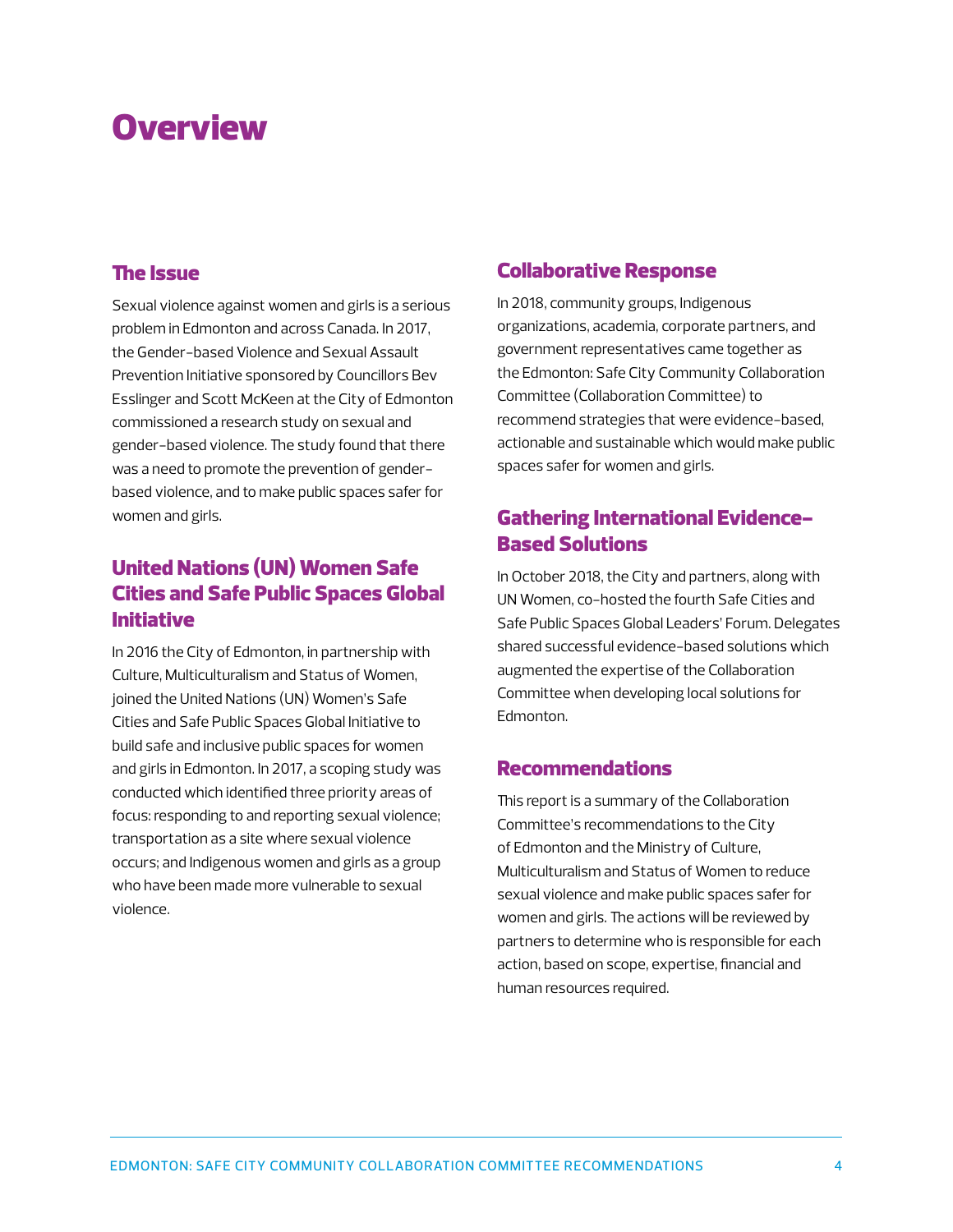# The Need to Address Sexual Violence in Public Spaces

Gender-based violence, including sexual violence, continues to undermine the health, social and economic well-being of women and girls in Edmonton. Sexual violence in public spaces reduces freedom of movement; hinders the ability to participate in school, work and public life; limits access to essential services; and affects participation in, and enjoyment of, cultural and recreational opportunities.

The disproportionately high rates of sexual violence against Indigenous women and girls further reinforces the urgency of addressing this problem. In 2014, Alberta had the second highest number of missing and murdered Indigenous women and girls in Canada.1 According to the federal Department of Justice, in 1980 Indigenous women accounted for nine percent of female homicide deaths in Canada, while in 2014, they accounted for 21 percent, despite the fact that Indigenous women represent only four percent of Canadian women. The number of

Indigenous women killed was six times higher than non-Indigenous women.<sup>2</sup>

Sexual violence remains a highly unreported crime in Canada. It is estimated that 95 percent of sexual assault incidents are not reported to the police.<sup>3</sup> Although Edmonton had one of the highest rates of self-reported sexual assaults in the country (74.2 reported assaults for every 100,000 people), survivors need to be encouraged to report so that they can be supported, and perpetrators can be held accountable for their actions.

# Vision For Edmonton: Safe City Project

In Edmonton, women and girls in all their diversity, participate freely and fully in public spaces without fear or experience of sexual violence.

- 1. Native Women's Association of Canada, *Fact Sheet: Missing and Murdered Aboriginal Women and Girls.* Retrieved from https://www.nwac.ca/wp-content/uploads/2015/05/Fact\_Sheet\_Missing\_and\_Murdered\_Aboriginal\_Women\_and\_ Girls.pdf, 2015.
- 2. Department of Justice. *Missing and Murdered Indigenous Women and Girls.* Retrieved from https://www.justice.gc.ca/ eng/rp-pr/jr/jf-pf/2017/july04.html, 2017.
- 3. Rotenberg, C. *From arrest to conviction: Court outcomes of police-reported sexual assaults in Canada, 2009 to 2014.*  Retrieved from https://www150.statcan.gc.ca/n1/pub/85-002-x/2017001/article/54866-eng.htm, 2017.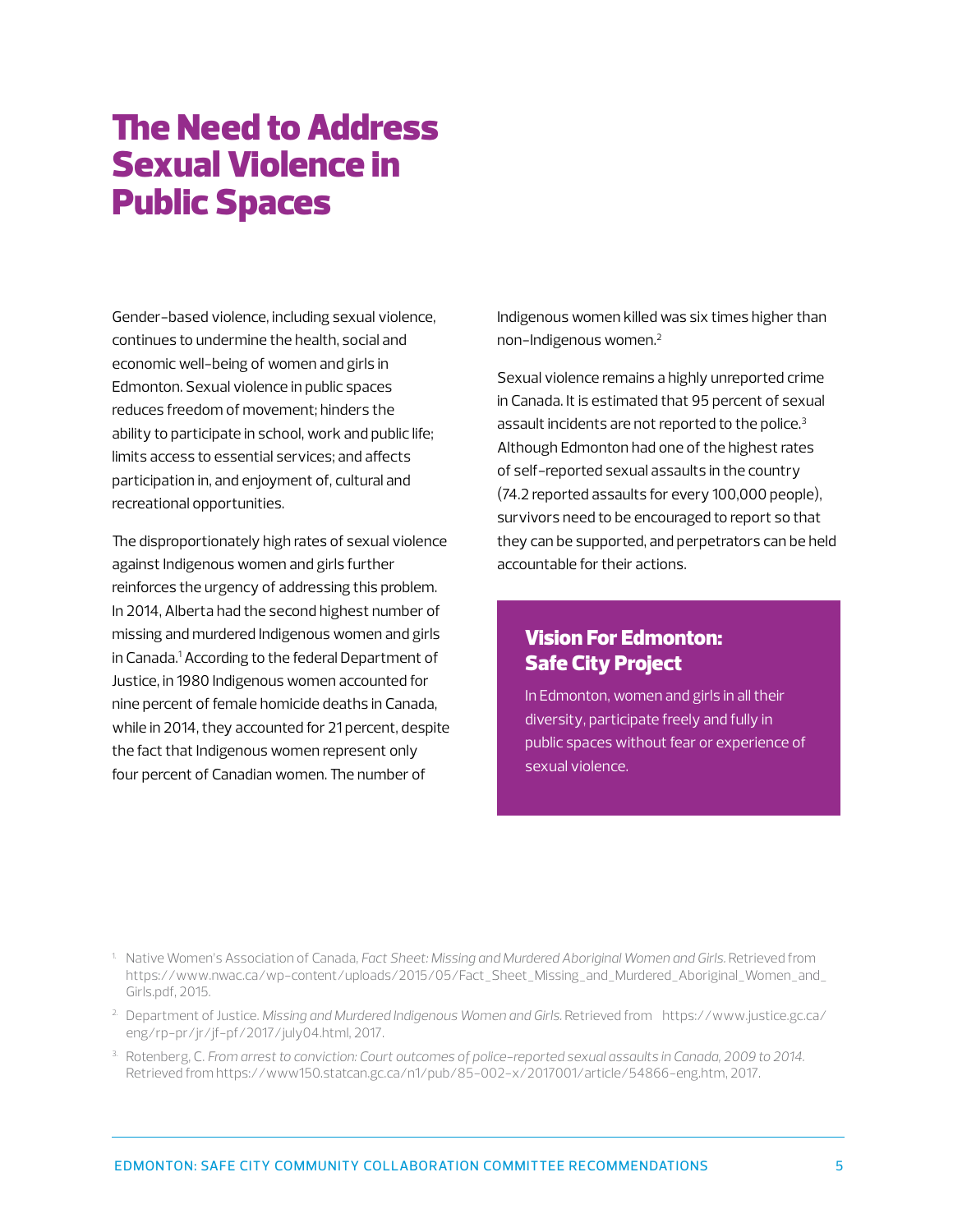# Joining a Global Movement

# United Nations (UN) Women's Safe Cities and Safe Public Spaces Global Initiative

In July 2016, the City of Edmonton became the 25th member city of the United Nations (UN) Women's Safe Cities and Safe Public Spaces Global Initiative (UN Women Safe Cities Initiative).

The United Nations Women's Safe Cities Initiative supports comprehensive approaches to the prevention of, and response to, sexual violence in cities around the world. The global initiative focuses on the unique role that cities can play in violence prevention and the ways that city programs, services and planning can contribute to the creation of safe public spaces.

Member cities begin their work by conducting a scoping study to develop a clear picture of sexual violence in their city. Working closely with key stakeholders, cities then build strategies to address sexual violence in the priority areas identified in the scoping study. These strategies are based on local contexts and include responses such as strengthening laws and policies, investing in safety of infrastructure, changing social norms, and ensuring evidence-based models are utilized to provide appropriate support to survivors of sexual violence.

UN Women Safe Cities Initiative plays a supporting role, linking cities to information, best leading practices and other resources.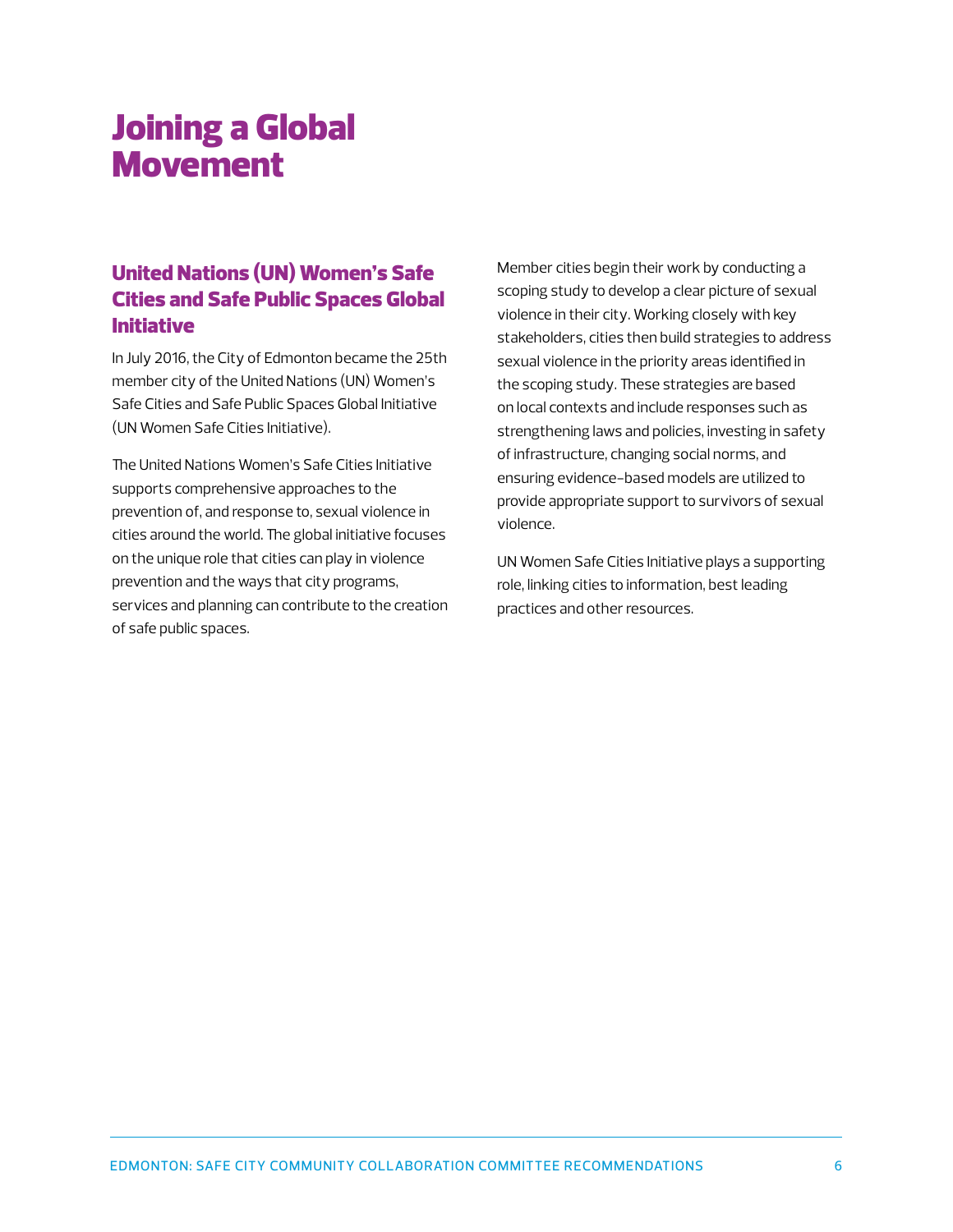# Scoping Study

In Spring 2018, the City of Edmonton and Culture, Multiculturalism and Status of Women released a scoping study to better understand sexual violence in Edmonton's public spaces.

The study was executed in two phases. Phase 1 looked at developing a picture of sexual violence against *women and girls in all of their diversity*  in Edmonton. This began with a literature review on sexual violence in Edmonton's public spaces, followed by engagement with organizations and individuals with specific expertise in, and lived experience of, sexual violence. The research consisted of nine focus groups, eight interviews, four meetings with stakeholder organizations and 10 written submissions. In Phase 2, additional research was conducted on the priority areas identified in Phase 1.

# What We Found - Literature Review and Stakeholder Data

A qualitative thematic analysis of the findings of the literature review and the stakeholder data collection revealed that:

- The most frequent types of sexual harassment that occurs in public spaces include:
	- verbal harassment
	- unwanted sexual remarks
	- unwanted sexual touching
	- other forms of unwanted touching
	- repeated following and stalking with sexual aggression
- The public places in which women and girls are subjected to sexual violence include:
	- transitional space (to and from school, work and home)
	- public transit
	- taxis
	- ride-sharing services
	- central areas of Edmonton
	- indoor public spaces such as malls and recreation centres
	- bars and restaurants
- Some groups of women and girls have been made more vulnerable than others, including Indigenous women and girls, girls between the ages of 13 and 18 years, young women ages 18 to 25 years, racialized women, and gender minorities.
- The most common reason women do not report incidents of sexual violence is the fear they will not be believed or that they will be blamed.
- Sexual violence is seen as a 'normalized', 'everywhere', 'expected' part of everyday life, and as being endemic in our society. Persistent fear of sexual violence affects the way Edmonton women use or avoid public spaces, as well as their participation in community and civic life.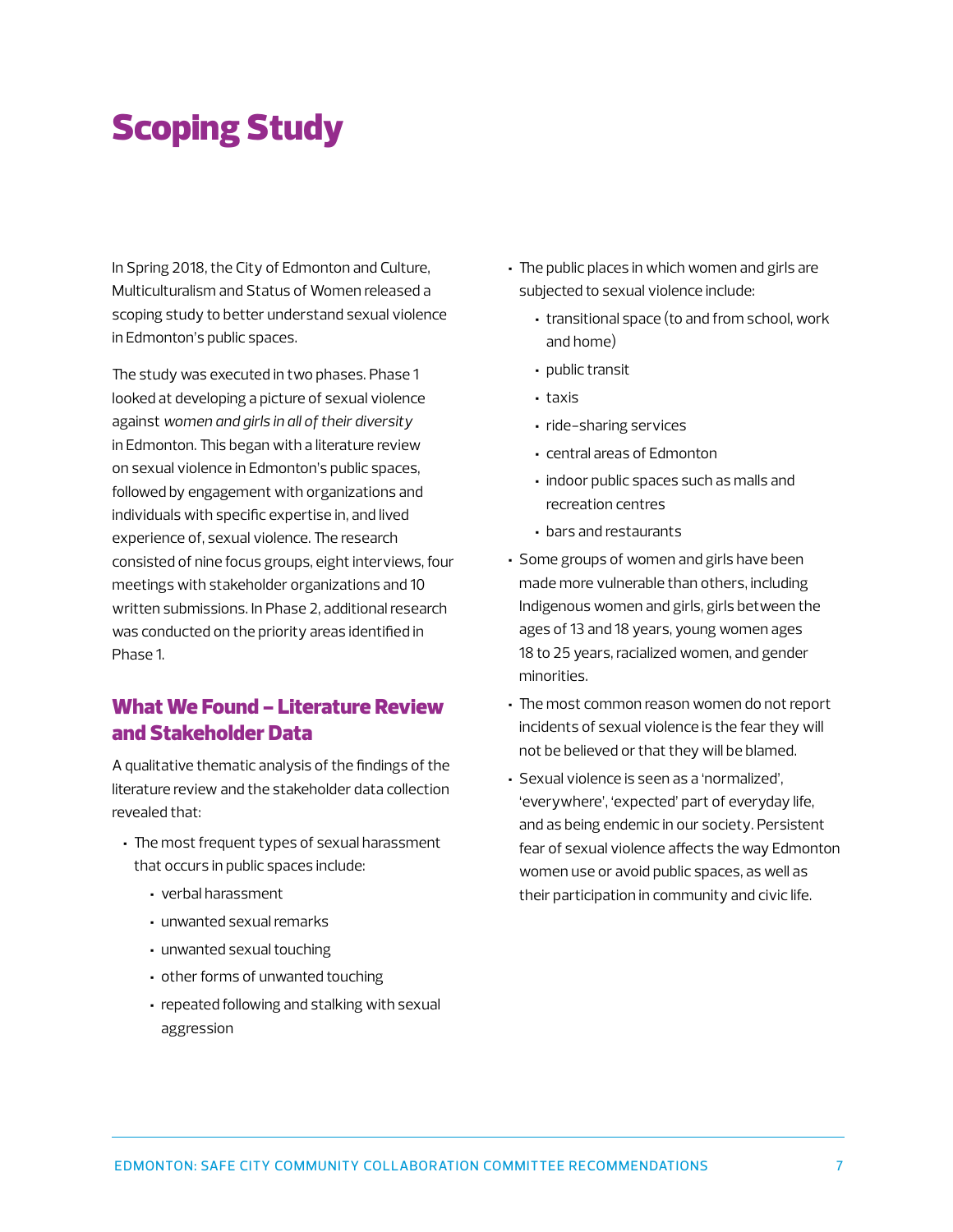## Areas of Focus

Based on the literature review and stakeholder engagement three priority areas for further research were identified:

- Responding to and reporting sexual violence
- Transportation as sites for sexual violence
- Indigenous women and girls as a group who have been made more vulnerable to sexual violence

# Reporting and Responding

Reporting refers to providing a formal account or statement about an incident of sexual violence to an organization or institution that has the authority to take action to address the incident. Responding refers to the various processes of providing support to women who have experienced sexual violence, including investigations that hold perpetrators accountable for their actions. The most common reason for women not reporting incidents of sexual violence is the fear that they will not be believed. Victims of sexual violence who do report often get blamed and their experience is attributed to multiple factors such as where they live, being in the wrong place, and/or what they were wearing. Overall reporting of sexual violence in Canada is low, and survivors need to be encouraged to report incidents. However, the rate of police-reported sexual assaults in Edmonton is higher than the Canadian average. Initiatives to encourage reporting, as well as the impact of the #MeToo movement may have contributed to Edmonton's increase of reported assaults.

## **Transportation**

Transportation includes, but is not limited to public transit, taxis, and ride-sharing services. More broadly, transportation encompasses the movement to and from sites of transportation, along with the various modes people use to get from one place to another. The most frequent types of sexual violence experienced by women and girls on public transportation, in taxis and in ride-sharing services, were verbal abuse, unwanted sexual touching, stalking, followed by sexual aggression (after a woman/girl leaves public transport).

# Indigenous (Aboriginal) Women and Girls

Indigenous women experience significantly higher rates of violence than non-Indigenous women. Indigenous women are nearly three times more likely to report being violently victimized and are more likely to experience multiple forms of violence than non-Indigenous women. Additionally, the majority of violent acts towards Indigenous women are often not reported to the police. These challenges are further compounded by a lack of culturally appropriate resources to prevent and address sexual violence. Across Canada there is a heightened awareness of the need to respond to the serious and prevalent issue of violence against Indigenous women and girls. A number of strategies and actions led by orders of governments, municipalities, and non-governmental organizations including community and grassroots organizations are underway, including governments' responses to the National Inquiry on Missing and Murdered Indigenous Women and Girls Final Report.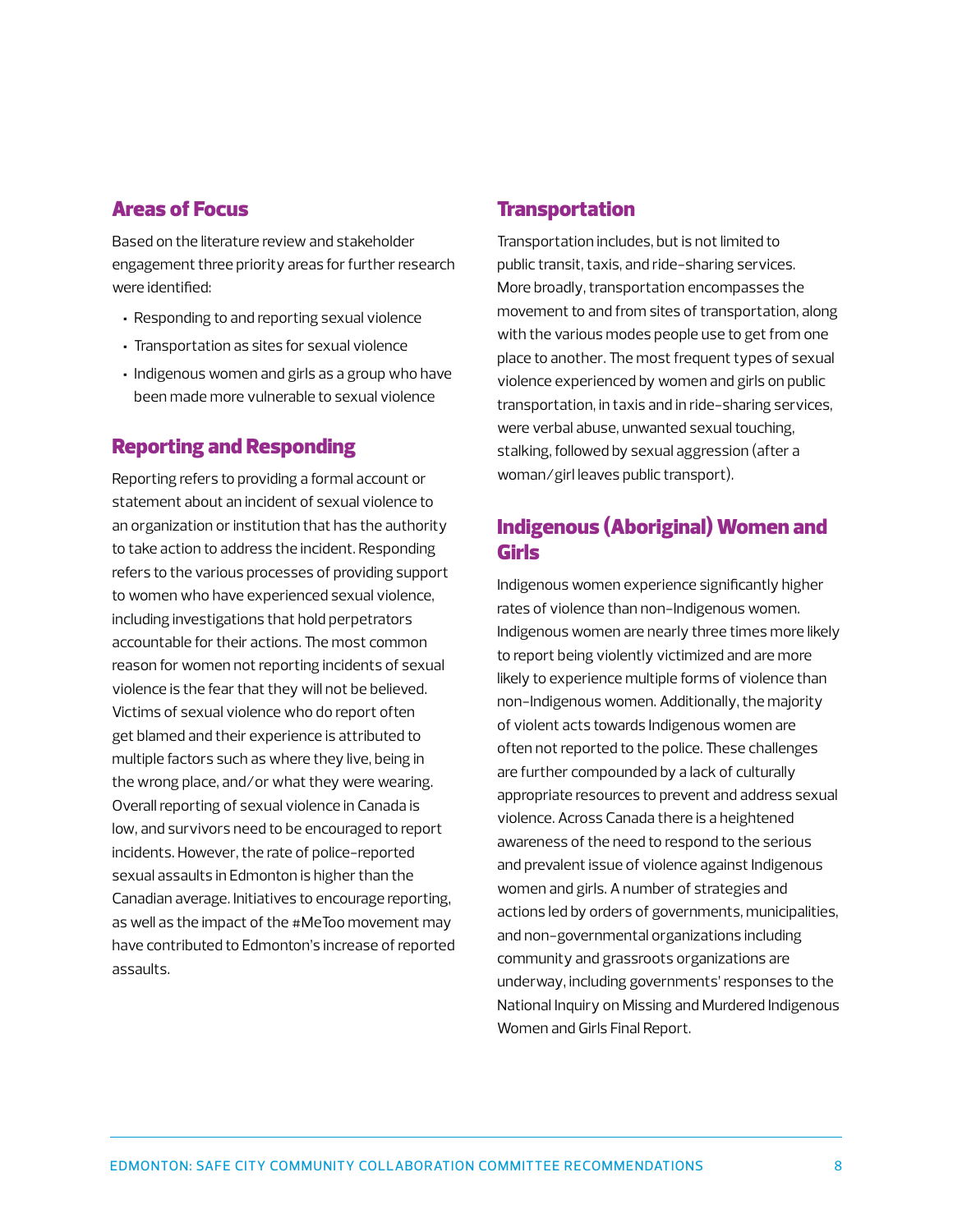# Recommendations

The Edmonton: Safe City Community Collaboration Committee has recommended prevention and intervention strategies based on the three priority areas identified in the scoping study. The first three themes under the prevention strategies have been identified as priorities.

#### Guiding Principles for Actions

- Communities need to be safe places for women and girls.
- Survivors should be able to access timely culturally appropriate services and supports.
- All partners must be intentionally engaged and take responsibility to create and implement evidence-based solutions that result in positive change.
- Prevention and intervention strategies to reduce sexual violence must be data informed. Data collection should include intentional consideration of, and engagement with, individuals made more vulnerable to sexual violence.
- Colonization should be recognized as the root cause of sexual violence against Indigenous women. Colonization is perpetuated through historical and contemporary discriminatory policies and practices which result in the marginalization and violence against Indigenous women.

#### Implementation

Some of the actions can be implemented in the short term, while others address more complex, systemic challenges, and are long term. Recommended actions will require collaboration (between community as well as between orders of government), and the responses need to be innovative and adequately resourced (human and financially). Implementation should be aligned with other relevant reports such as the Final Report of *National Inquiry on Missing and Murdered Indigenous Women and Girls*, as well as City of Edmonton and Culture, Multiculturalism and Status of Women initiatives and commitments, such as the Alberta Commitment to End Sexual Violence.<sup>4</sup>

<sup>4.</sup> Government of Alberta Commitment to End Sexual Violence.Retrieved from https://www.alberta.ca/commitment-toend-sexual-violence.aspx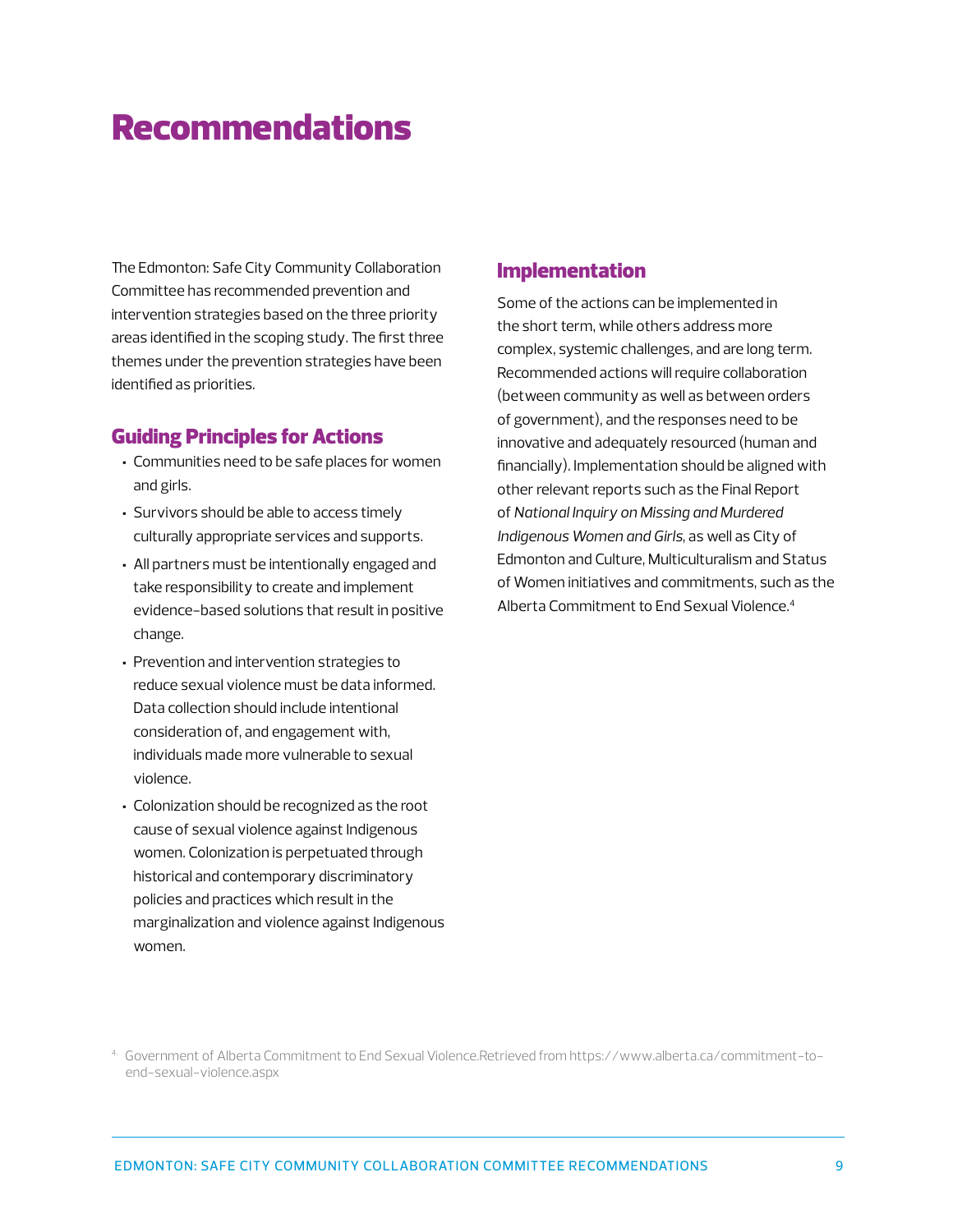# Prevention of Sexual Violence In Public Spaces

## **Inclusion of Indigenous Perspectives in Developing Interventions**

**Indigenous leaders, women and youth need to be included, heard, and their perspectives reflected in government decision-making to ensure supports are available to Indigenous survivors of sexual violence.** 

Recommendations:

- 1. When responding to sexual violence against Aboriginal/Indigenous women and girls, implement Indigenous-led justice response models, preferably with Indigenous representation in order to provide culturally appropriate supports.
- 2. Enhance and support ongoing relationships between sexual assault support organizations, Indigenous organizations and police services to improve service delivery to sexual violence survivors for service delivery to support women and girls.

#### **Policy Amendment**

#### **City bylaws and policies may support a reduction of sexual harassment in public spaces.**

Recommendation:

1. Amend bylaw 14614 to include prohibiting sexual harassment in public spaces.

#### **Education and Awareness**

#### **Raising awareness and public education can shift attitudes and behaviours to prevent sexual violence in public spaces.**

Recommendations:

- 1. Develop a bystander-focused social marketing campaign on sexual violence in public spaces which is prevention-focused, coordinated, evidence-based and adapted for different spaces. Ensure that this campaign embraces an Indigenous lens.
- 2. Provide support and enhancement of effective, ongoing campaigns such as the I Believe You<sup>5</sup> and Moose Hide Campaigns<sup>6</sup>.

#### **Ensure Safety of Public Infrastructure**

Use a gender–based plus analysis<sup>7</sup> in the planning **and ongoing maintenance of public infrastructure to ensure the safety and well-being of Edmonton women and girls.** 

Recommendations:

- 1. Leverage relationships with City of Edmonton departments to ensure that a gender-based plus analysis is used in the planning of new public facilities and infrastructure.
- 2. Conduct safety audits of existing public infrastructure to identify where improvements can be made.

5. #IBelieveYou. Retrieved from https://www.ibelieveyou.info/, 2019.

- 6. Moose Hide Campaign Standing Up Against Violence. Retrieved from https://moosehidecampaign.ca/, 2019
- $7.$  GBA+ is an analytical process used to assess how diverse groups of women, men and non-binary people may experience policies, programs and initiatives. Status of Women Canada, *What is GBA+?*, http://cfc-swc.gc.ca/gba-acs/index-en.html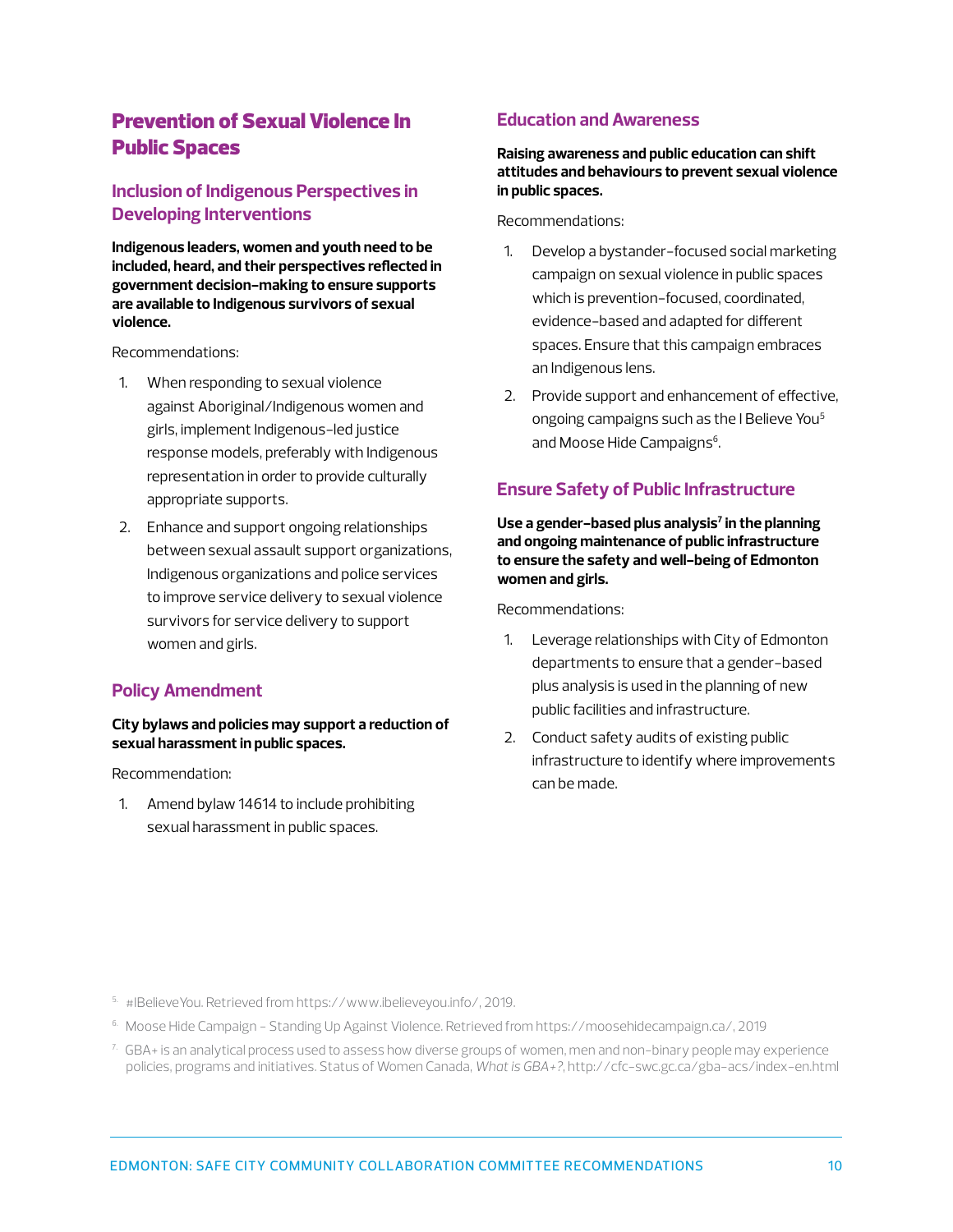# Intervention in Sexual Violence in Public Spaces

#### **Training for First Responder/Justice Roles**

**Ensure evidence-based, trauma-aware, ongoing and coordinated training is available for those in key first responder and justice roles.**

Recommendations:

- 1. Identify training programs for first responders that provides skills to support women from culturally diverse backgrounds and to ensure that they are treated with dignity and respect.
- 2. As a primary response to effectively support survivors of sexual violence, Edmonton Police Service should participate in effective ongoing cultural- sensitivity training to ensure survivors are appropriately supported.
- 3. Train and provide educational materials to Crown prosecutors on a trauma-informed approach to sexual violence prosecutions.
- 4. Support, where appropriate, the continuous review and evaluation of training.

## **Connecting Survivors to Support Services**

#### **Ensure survivors are connected to supports which are survivor-focused and led.**

Recommendations:

- 1. Implement the donation of phones with emergency calling capabilities from public and private organizations to individuals who have self-identified, or been identified by agencies to be at a higher risk of experiencing sexual violence.
- 2. Install new and additional emergency phones or buttons in high-risk areas identified through available data that connect directly to the police or Association of Alberta Sexual Assault Services (AASAS) One Line.
- 3. Explore alternative reporting options such as online, formalized third party and Edmonton Transit Services specific reporting line.
- 4. Support the Edmonton Transit Services initiative to have wifi available at all transit locations to ensure users can access support as needed.

## **Reporting Sexual Violence**

**Continue to encourage survivors to report sexual violence which can increase accountability of perpetrators and deter them from continuing to offend others.**

Recommendations:

- 1. Promote the use of Edmonton Police Service's new online police reporting tool and encourage survivors to report sexual assault.
- 2. Support Edmonton Police Service in their ongoing efforts to foster relationships with community-based sexual assault centres.

## **Safety Protocols on Public Transportation**

#### **Implement appropriate safety protocols and standards for various modes of publicly accessible transportation.**

Recommendations:

- 1. Edmonton Transit Service and Community Standards should continue to evaluate security at transit centres and LRT stations to ensure that the security concerns of women and girls are being proactively addressed.
- 2. Enhance formal protocol and training for Edmonton Transit Service and local Peace Officers' response to sexual violence.
- 3. Share recommendations on safety features and training incorporated by public transportation service providers with taxi and ride-sharing services.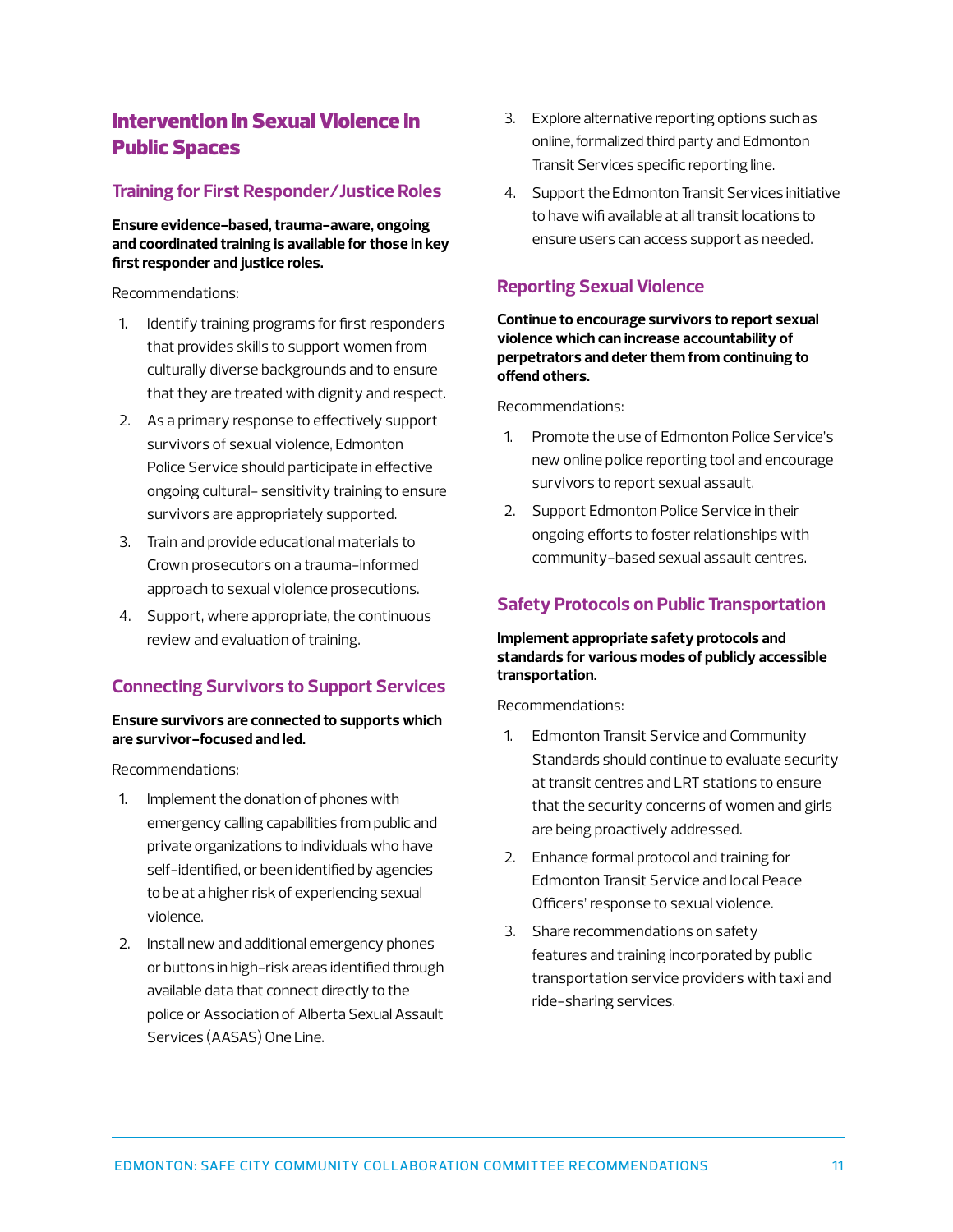#### **Relationship Building**

**Establish or leverage existing Collaboration Committee to advise on implementation of recommendations and share information.** 

Recommendation:

1. Invite community organizations and academia to be ad-hoc or full members of relevant committees and working groups.

# Next Steps

The City of Edmonton, in collaboration with Culture, Multiculturalism and Status of Women, will determine which recommendations can be addressed in the short and long term based on the financial and human resources available. They will then work with community partners to implement the recommendations.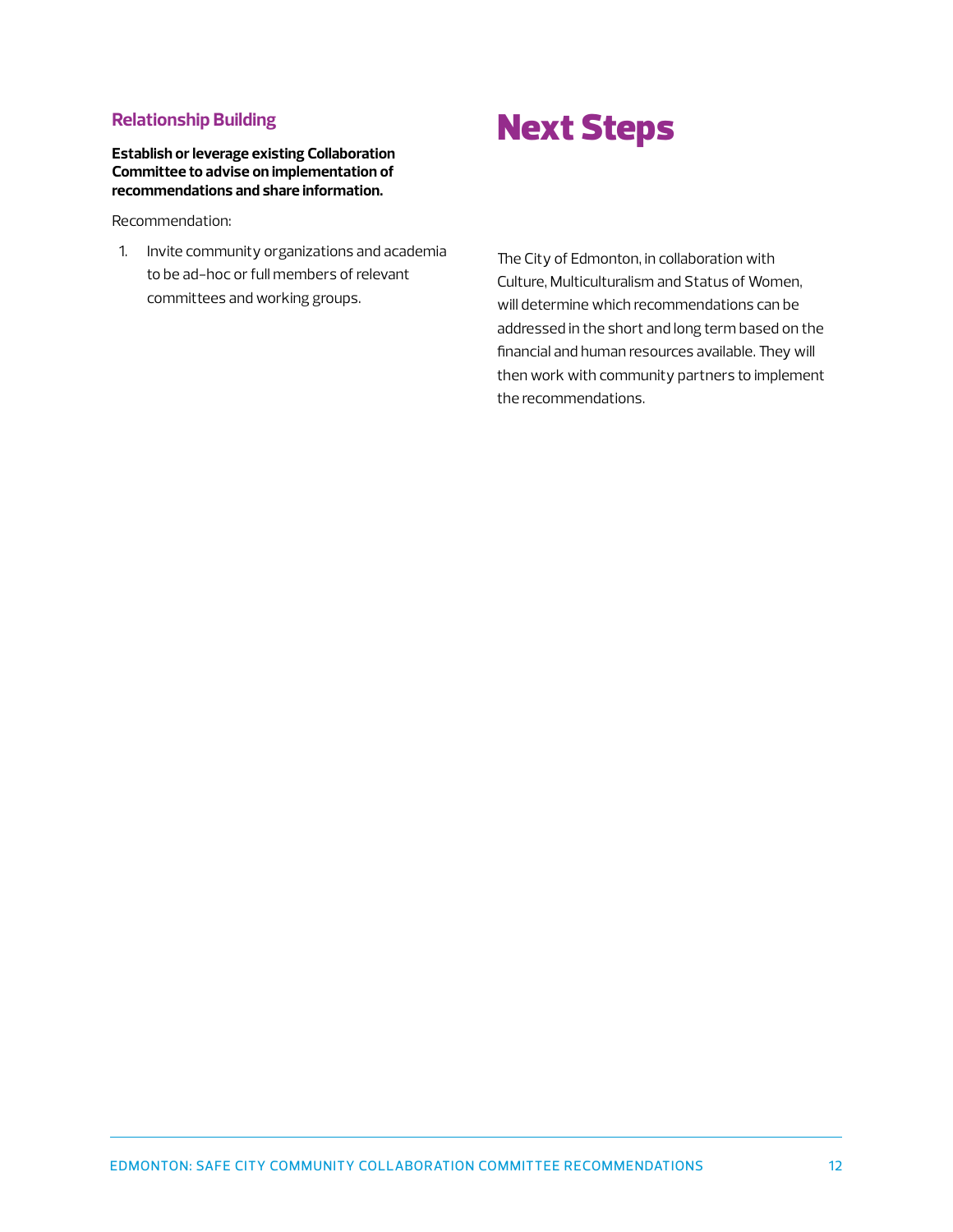# Glossary

#### **First Responder**

Professionals in a position of authority who are first approached by, or respond to survivors, to provide safety, support and guidance.

#### **Gender-based Plus (GBA+) Analysis**

An analytical process used to assess how diverse groups of women, men, and non-binary people may experience policies, programs and initiatives.

#### **Public Spaces**

Public spaces are the focus of the UN Women Safe Cities Initiative. The City of Edmonton and Culture, Multiculturalism and Status of Women recognize that sexual violence can begin in public spaces and move into private spaces, or begin in private spaces and move into public spaces. The initiative will include spaces that are publicly accessible to the majority of people.

#### **Scope**

The Edmonton: Safe City Initiative partners will identify the extent of work to be implemented and decide which partner is responsible for the action items.

## **Sexual Violence**

Sexual violence is a broad term that refers to any non-consensual activity of a sexual nature that violates a person's sexual integrity. It is characterized by a continuum of aggression, harassment and violence. Sexual violence includes sexual assault; sexual harassment; sexual intimidation; threats; stalking; indecent exposure; voyeurism; cyberstalking and cyber harassment; non-consensual dissemination of sexual imagery; sexual extortion; online luring; and sexual exploitation.

#### **Sexual Harassment**

Sexual harassment includes unwelcome sexual comments, attention, actions or gestures. As is the case for other forms of sexual violence, a key component to sexual harassment is that someone does these actions without consent, permission, or agreement of the person or persons they are targeting. Sexual harassment includes non-contact forms, including sexual comments about a person's body parts or appearance, whistling while a woman or a girl is passing-by, demands for sexual favors, sexually suggestive staring, following, stalking, and exposing one's sexual organs to someone. Sexual harassment also includes physical contact forms, such as purposely brushing up against a person on the street or on public transportation; or grabbing, pinching, slapping, or rubbing against a person in a sexual way.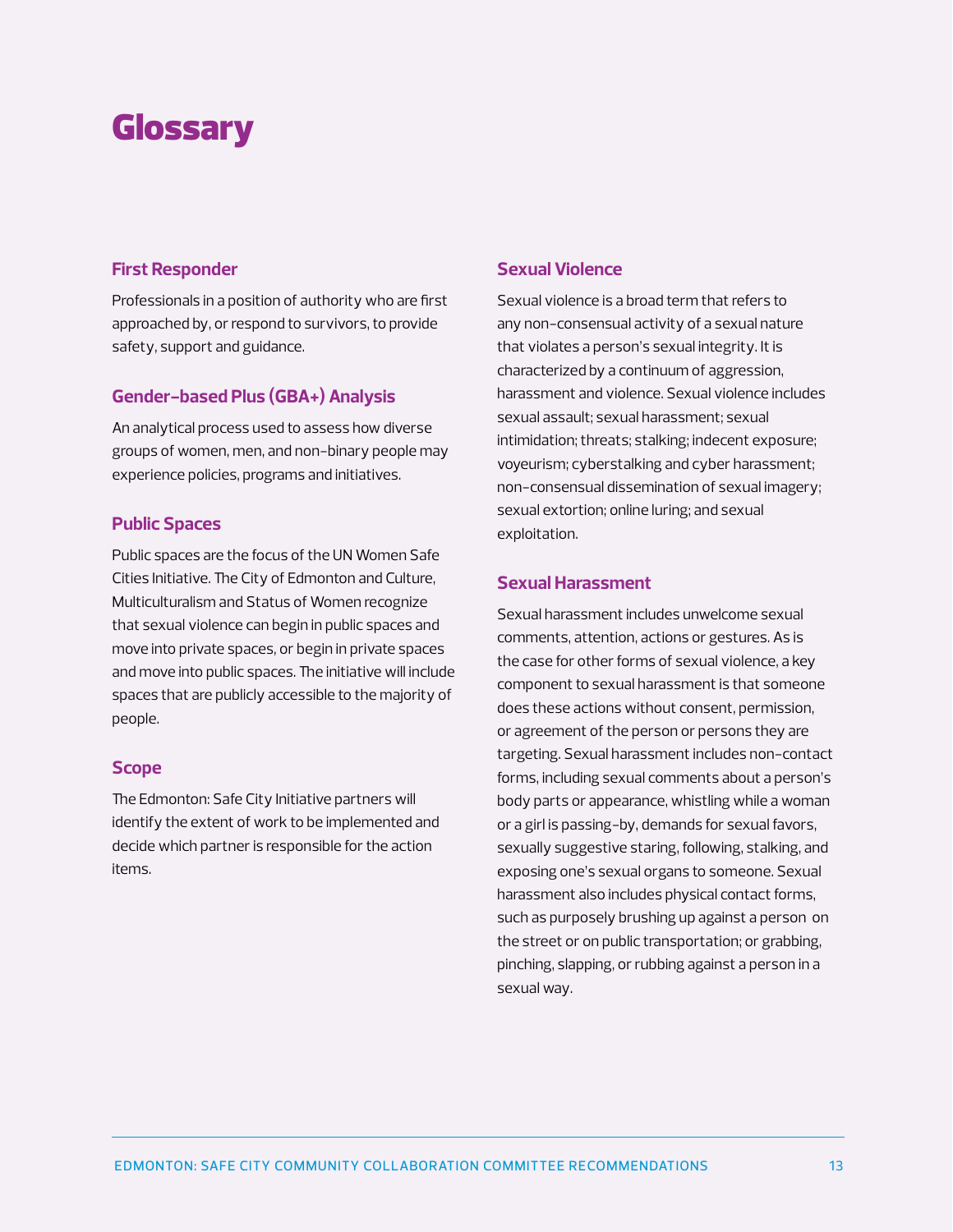#### **Survivor**

 A survivor is a person who has been victimized and copes with the trauma, while working on getting beyond the traumatic event. Survivors of sexual violence often experience short and long term physical and psychological impacts based on their experience of sexual violence.

#### **Women and Girls in All Their Diversity**

The UN Women Safe Cities Initiative is focused on women and girls in all their diversity because sexual violence is rooted in discrimination, structural and gender inequality. Particular groups of women and girls, such as Indigenous, newcomers, and LGBT individuals, experience higher levels of sexual violence than the general population. Furthermore, to successfully prevent and address sexual violence, there must be acknowledgement of the power differential that exists between men, women, and people of diverse identities and expressions.